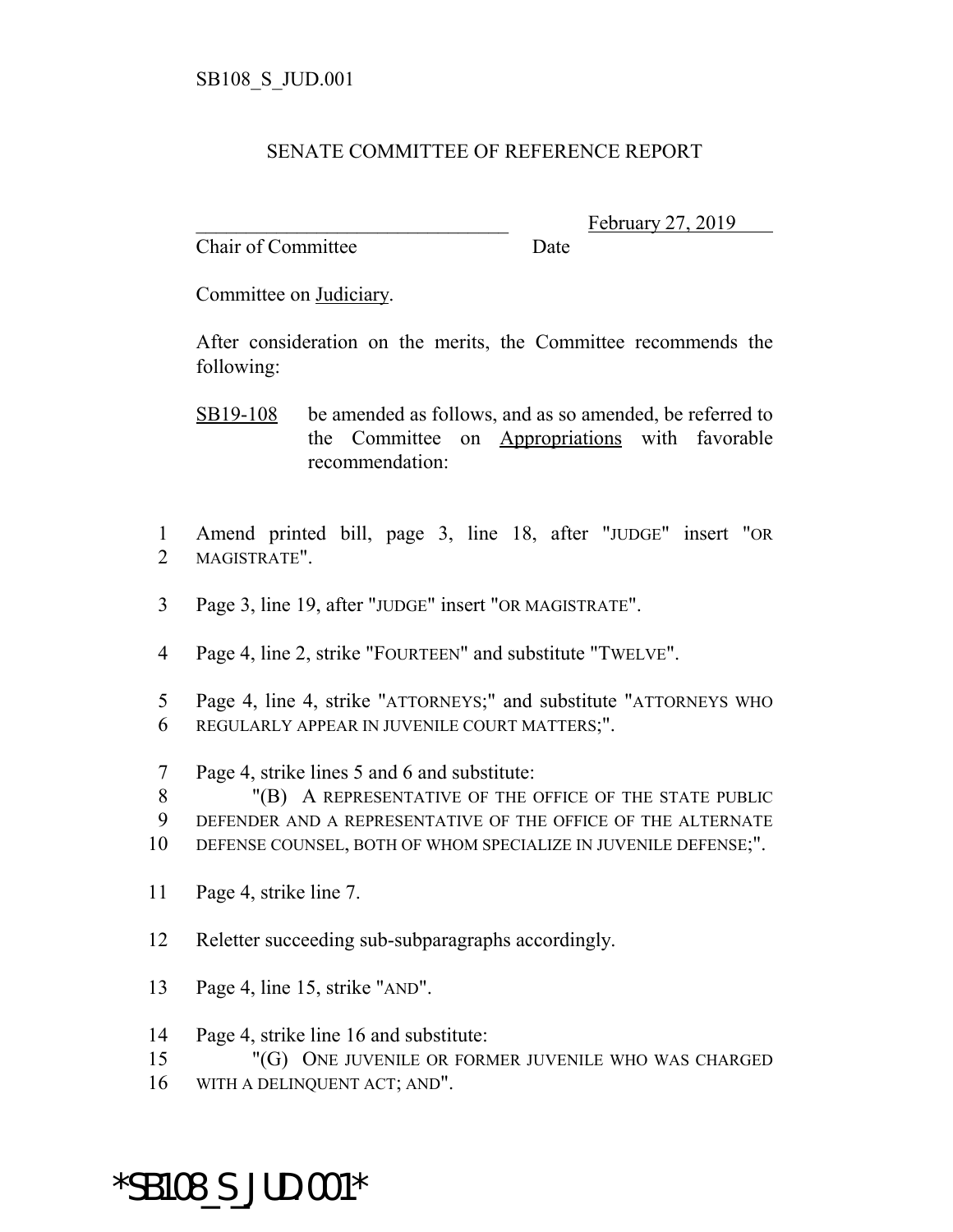Page 4, after line 16, insert:

 "(H) A REPRESENTATIVE OF THE OFFICE OF COLORADO'S CHILD PROTECTION OMBUDSMAN.

 (IX) THREE PERSONS WHO OVERSEE JUVENILE PROBATION APPOINTED BY THE CHIEF JUSTICE.".

- Page 4, line 20, strike "COMMITTEE" and substitute "GOVERNOR".
- Page 4, line 22, strike "AUGUST 31, 2019." and substitute "MAY 31, 2019.".
- Page 4, line 23, strike "OCTOBER 30, 2019," and substitute "JUNE 30, 2019,".
- Page 5, line 4, after "SUBCOMMITTEES" insert "THAT MAY INCLUDE INDIVIDUALS OTHER THAN MEMBERS OF THE COMMITTEE".
- Page 5, line 10, strike "ASSESSMENT" and substitute "ASSESSMENT. THE COMMITTEE SHALL DETERMINE IF ONE TOOL MUST BE USED BY THE ENTIRE JUVENILE JUSTICE SYSTEM OR IF THE JUDICIAL DEPARTMENT OR DIVISION OF YOUTH SERVICES MAY USE DIFFERENT VALIDATED TOOLS.THE TOOL OR TOOLS MUST BE USED".
- Page 5, line 20, after "ASSESSMENT" insert "TOOL OR TOOLS".
- Page 5, line 22, strike "ORGANIZATIONS" and substitute "ORGANIZATIONS,
- CONSULT WITH THE DELIVERY OF CHILD WELFARE SERVICES TASK FORCE
- CREATED IN SECTION 26-5-105.8,".
- Page 5, line 23, strike "JURISDICTIONS." and substitute "JURISDICTIONS AND MAY CONSIDER A VALIDATED TOOL OR TOOLS ALREADY BEING USED 24 IN THE STATE.".
- Page 5, strike line 26 and substitute "TOOLS; EXCEPT THAT THE COMMITTEE SHALL SELECT THE TOOL OR TOOLS BY SEPTEMBER 1, 2019.".
- Page 6, line 1, strike "CONDUCTED;" and substitute "CONDUCTED PRIOR TO DISPOSITION, WHILE IN THE CUSTODY OF THE DIVISION OF YOUTH SERVICES, OR UNDER JUVENILE PROBATION SUPERVISION;".

## \*SB108 S JUD.001\*  $-2$ -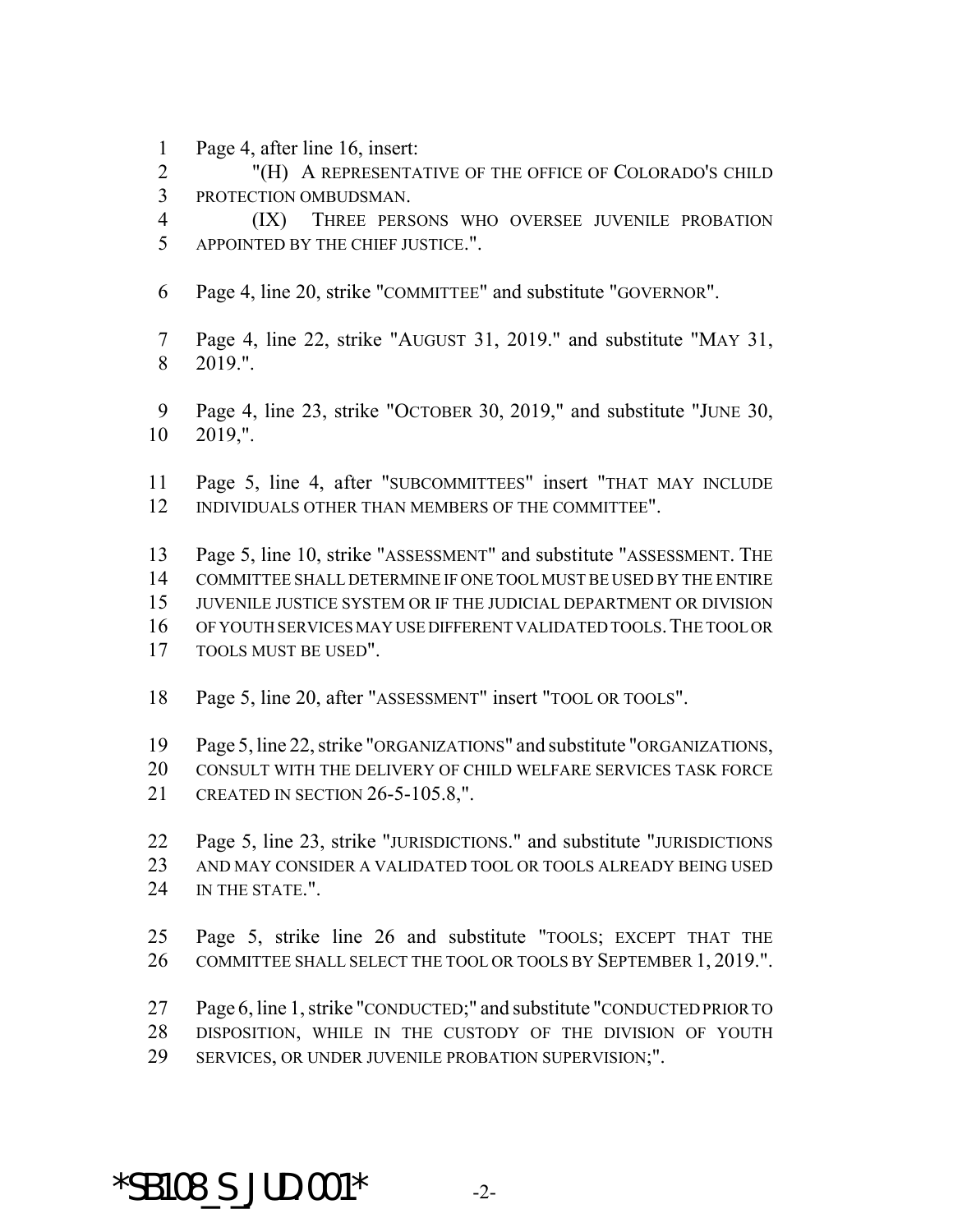- Page 6, line 18, strike "AND".
- Page 6, line 20, strike "ASSESSMENTS" and substitute "ASSESSMENTS;".
- Page 6, strike lines 21 and 22 and substitute:

 "(H) CALCULATE THE FISCAL COST OF COLLECTING AND 5 REPORTING THE DATA REQUIRED BY SUBSECTION  $(1)(a)(II)(G)$  OF THIS SECTION AND REPORT THE COST TO THE OFFICE OF STATE PLANNING AND BUDGETING.".

Page 6, line 24, after "TO" insert "BE USED TO".

 Page 6, strike line 26 and 27 and substitute "DISPOSITION. THE TOOL OR TOOLS MAY BE A VALIDATED TOOL OR TOOLS ALREADY BEING USED IN THE

- STATE.".
- Page 7, strike lines 1 through 10.
- Page 7, line 19, after "TOOL" insert "OR TOOLS".
- Page 7, line 20, after "TOOL" insert "OR TOOLS".
- Page 7, line 23, strike "INCLUDE, WITHOUT LIMITATION," and substitute "INCLUDE".

 Page 7, line 27, strike "IDENTIFY" and substitute "IN COLLABORATION WITH THE DELIVERY OF CHILD WELFARE SERVICES TASK FORCE CREATED IN SECTION 26-5-105.8, IDENTIFY".

 Page 8, strike lines 6 through 8 and substitute "PART OF THE CONTRACTING REQUIREMENTS;".

- Page 8, line 26, after "STATUTES," insert "APPROPRIATIONS,".
- Page 9, after line 1, insert:

 "**24-20-603. Repeal.** THIS PART 6 IS REPEALED, EFFECTIVE SEPTEMBER 1, 2022. BEFORE ITS REPEAL, THIS PART 6 IS SCHEDULED FOR REVIEW IN ACCORDANCE WITH SECTION 2-3-1203."

Page 9, line 3, strike "(45.5)" and substitute "(106.5)".

### $*$ SB108 S JUD.001 $*$  -3-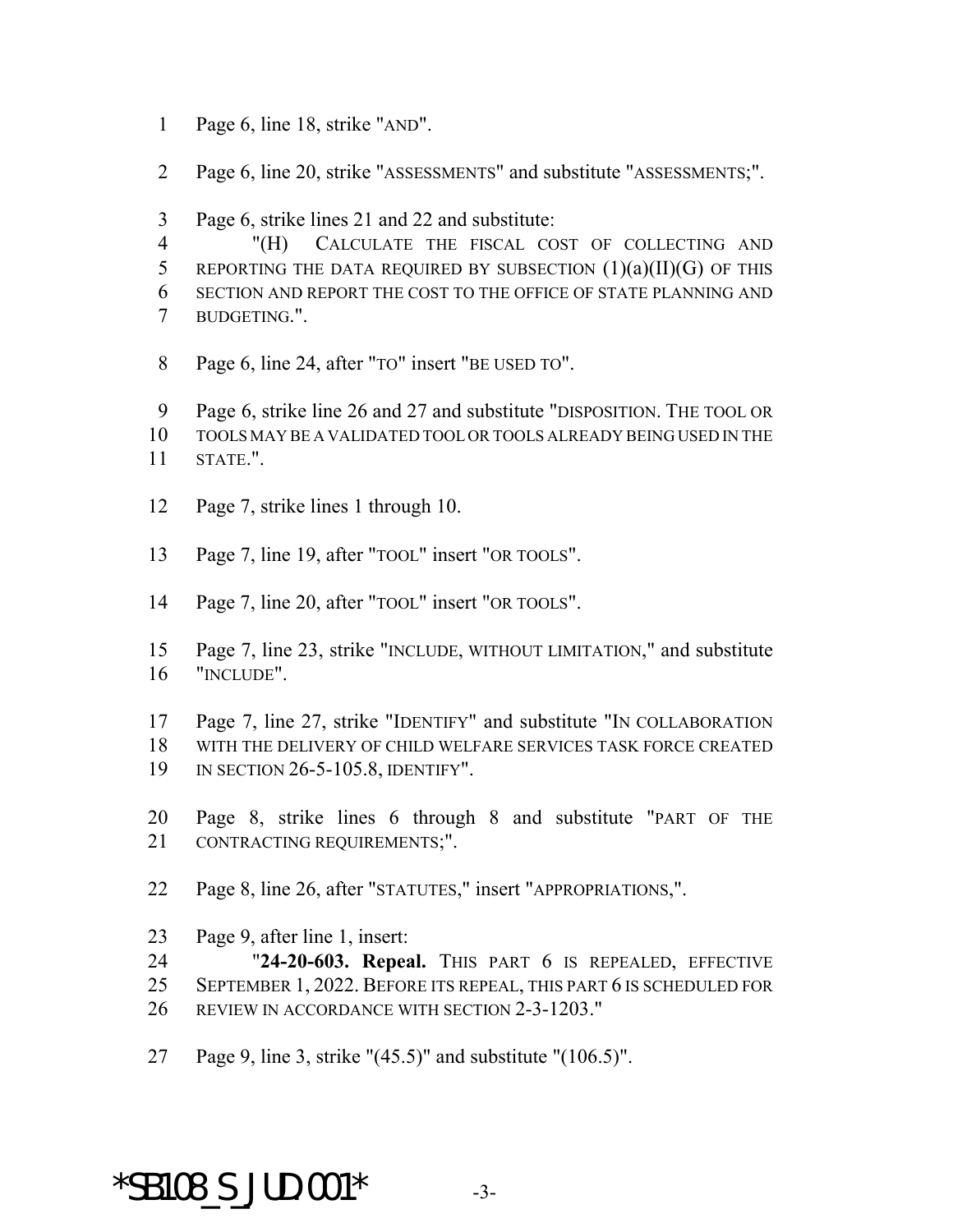1 Page 9, line 10, strike "services, by a specific program." and substitute

2 "services, by a specific program OR ACTIVITY,".

Page 9, strike lines 11 and 12 and substitute "PROVIDED BY DISTRICT

ATTORNEY'S OFFICES, GOVERNMENTAL UNITS, OR NONGOVERNMENTAL

UNITS. The goal of diversion is to prevent".

 Page 9, strike lines 25 through 27 and page 10, strike line 1 and substitute 7 "defined in section 18-1-901 (3)( $o.5$ ). C.R.S., and as deemed suitable by the probation department or a designated restorative justice practices facilitator. Restorative justice practices shall be conducted by facilitators recommended by the district attorney.".

- 
- Page 10, strike lines 2 through 7 and substitute:

 "(106.5) "TEMPORARY SHELTER" MEANS THE TEMPORARY PLACEMENT OF A CHILD WITH KIN, AS DEFINED IN SUBSECTION (71.3) OF THIS SECTION; WITH AN ADULT WITH A SIGNIFICANT RELATIONSHIP WITH THE CHILD; OR IN A LICENSED AND CERTIFIED TWENTY-FOUR-HOUR CARE FACILITY.".

- Page 11, line 7, strike "HOME" and substitute "HOME, FAMILY, OR OTHER RESPONSIBLE ADULT".
- Page 11, line 8, after "IN" insert "ADOPTING SECTION 19-2-507.5 AND".
- Page 11, line 9, strike "19-2-212" and substitute "19-2-212, 19-2-507,".
- Page 11, line 16, after "(1)" insert "(a)".

22 Page 11, strike lines 18 through 24 and substitute "such persons, in 23 consultation with SHALL FORM A WORKING GROUP THAT MUST INCLUDE REPRESENTATIVES FROM:

- (I) The division of criminal justice of the department of public safety;
- (II) The office of state planning and budgeting;
- (III) The Colorado district attorneys council;
- 29 (IV) Law enforcement; representatives,

 (V) THE PUBLIC DEFENDER'S OFFICE AND THE OFFICE OF ALTERNATE DEFENSE COUNSEL;

- (VI) THE OFFICE OF THE CHILD REPRESENTATIVE;
- (VII) JUVENILE PROBATION;

 $*$ SB108 S JUD.001 $*$  -4-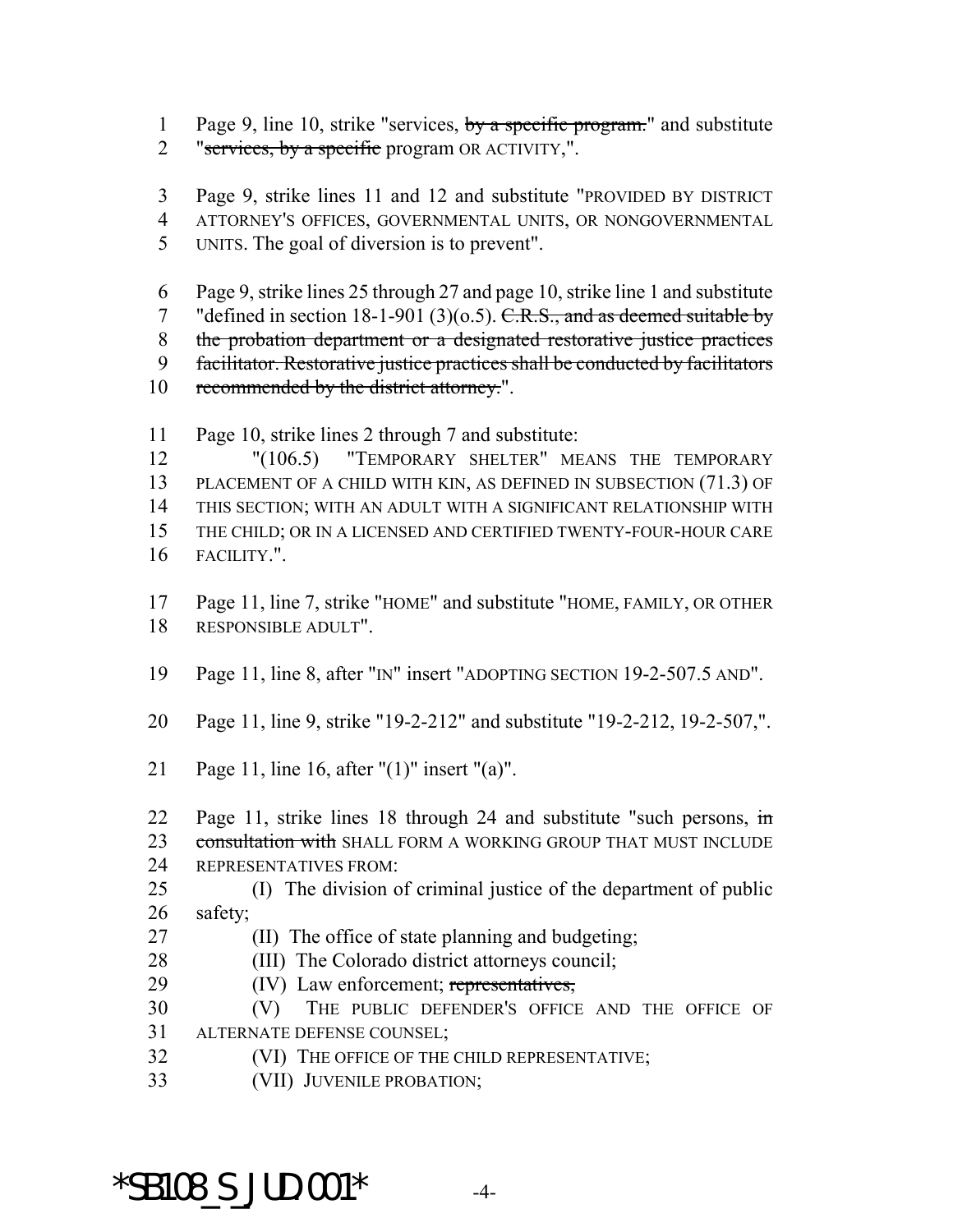- (VIII) JUVENILE COURT JUDGES AND MAGISTRATES; and representatives of
- (IX) Local and county governments, INCLUDING COUNTY 4 DEPARTMENTS OF HUMAN OR SOCIAL SERVICES. shall form a
- 5 (b) THE working group that shall carry out the following duties:".
- 6 Page 11, line 25, strike "(a)" and substitute " $(a)$ ".
- Reletter succeeding paragraphs and sub-subparagraphs and renumber succeeding subparagraphs accordingly.
- Page 12, line 21, after "ADOPT" insert "BY A MAJORITY VOTE OF THE WORKING GROUP".
- Page 13, line 2, after "ON" insert "DISABILITY,".
- Page 13, line 13, strike "TO" and substitute "BEFORE JANUARY 1, 2021, TO".
- Page 13, line 17, strike "TO" and substitute "BEFORE JANUARY 1, 2021, TO".
- Page 14, line 16, strike "TO" and substitute "BEFORE JANUARY 1, 2021, TO".
- Page 14, strike line 25 and substitute "JUVENILE IS ELIGIBLE FOR DETENTION.".
- Page 15, line 5, strike "TO" and substitute "BEFORE JANUARY 1,2021, TO"
- and strike "FORM AFFIDAVIT" and substitute "INFORMATION FORM".
- Page 15, lines 6 and 7, strike "FORM AFFIDAVIT" and substitute "INFORMATION FORM".
- Page 15, line 9, strike "FORM AFFIDAVIT" and substitute "INFORMATION FORM".
- Page 15, strike line 13 and substitute "COMPLETELY; AND".
- Page 16, line 15, strike "AND" and substitute "OR".

### $*$ SB108 S JUD.001 $*$  -5-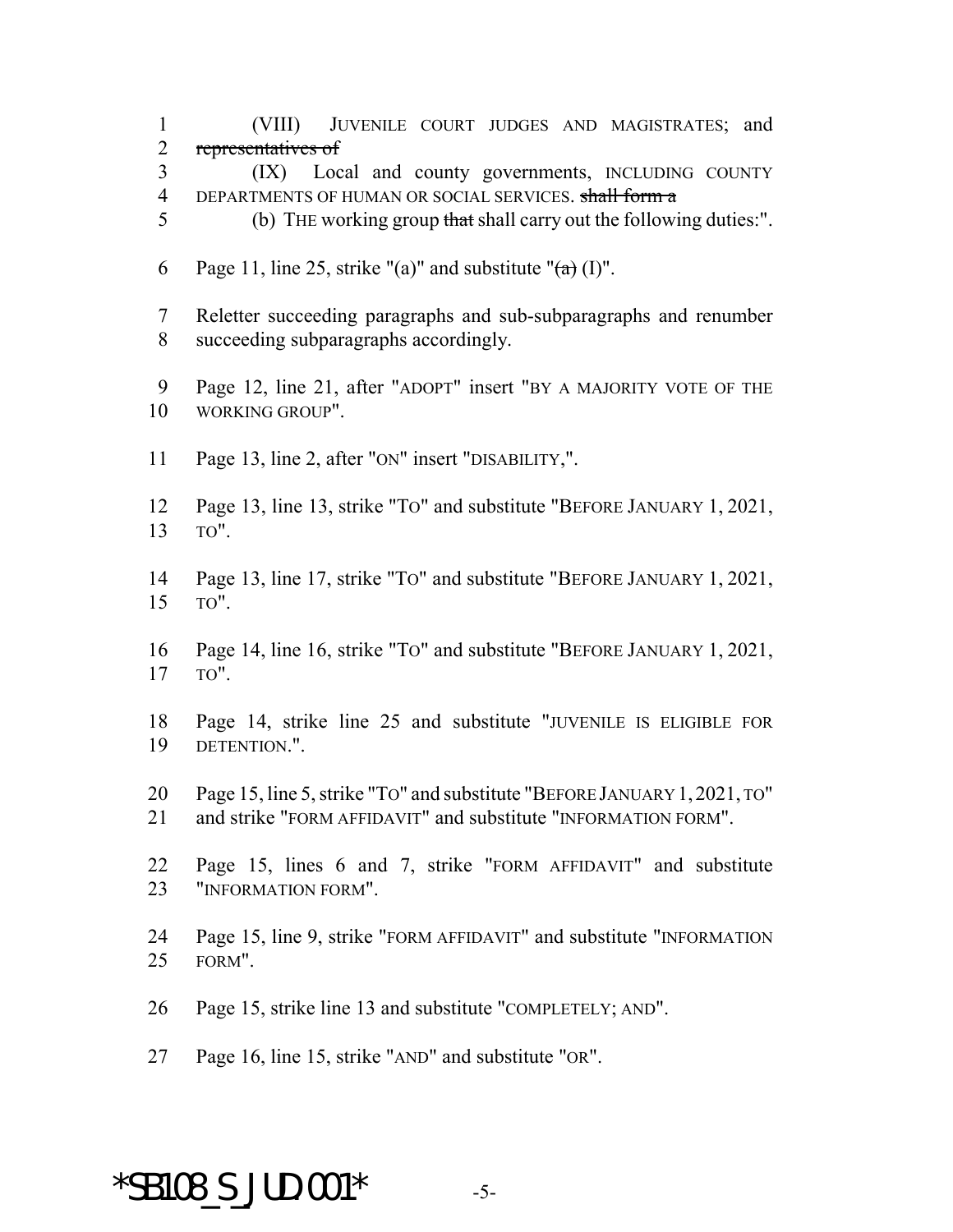- Page 16, line 17, strike "AFFIDAVIT" and substitute "INFORMATION FORM"
- 2 and strike " $(1)(h)$ " and substitute " $(1)(a)(VII)$ ".

 Page 16, line 19, after "FIRST." insert "IF AVAILABLE, THE SCREENING TEAM OR PREADJUDICATION SERVICE PROGRAM SHALL FILE THE ORIGINAL COMPLETED INFORMATION FORM WITH THE COURT. IF THE INFORMATION FORM HAS NOT BEEN COMPLETED AT THE TIME OF THE DETENTION HEARING, THE COURT SHALL DIRECT THE PARENT OR LEGAL GUARDIAN TO IMMEDIATELY COMPLETE THE FORM AND FILE IT WITH THE COURT. THE SCREENING TEAM, PREADJUDICATION SERVICE PROGRAM, OR THE COURT SHALL DELIVER A COPY OF THE INFORMATION REPORT TO THE DIVISION OF YOUTH SERVICES; THE GUARDIAN AD LITEM, IF ANY; AND THE COUNTY DEPARTMENT OF HUMAN OR SOCIAL SERVICES NO LATER THAN FIVE BUSINESS DAYS AFTER THE DATE OF THE DETENTION HEARING.".

- Page 17, line 6, after "WITHOUT" insert "FORMAL".
- Page 17, line 14, after "NO" insert "FORMAL".
- Page 19, line 20, strike "FUNDS" and substitute "MONEY" and strike "THAT" and substitute "AND".
- Page 19, line 22, after "AGENCIES" insert "TO SERVE EACH JUDICIAL
- DISTRICT" and after "provide" insert "REASONABLE AND NECESSARY".
- Page 20, line 8, after "OFFICES" insert "OR THEIR DESIGNEES".
- Page 20, line 11, strike "CONDUCT" and substitute "ON AND AFTER THIRTY DAYS AFTER THE TOOL IS SELECTED, CONDUCT".
- Page 20, line 13, strike "24-20-602" and substitute "24-20-602 (1)(c)".
- Page 20, line 14, strike "19-2-510." and substitute "19-2-510 UNLESS A DETERMINATION HAS ALREADY BEEN MADE TO DIVERT THE JUVENILE.".
- Page 20, line 19, after "OFFICE." insert "THE ENTITY CONDUCTING THE SCREENING SHALL MAKE THE RESULTS OF THE RISK SCREENING AVAILABLE 28 TO THE YOUTH AND FAMILY.".
- Page 20, strike lines 21 through 27 and substitute "THE TOOL. THE RISK SCREENING TOOL IS TO BE USED TO INFORM ABOUT DECISIONS ABOUT
- 

 $*$ SB108 S JUD.001 $*$  -6-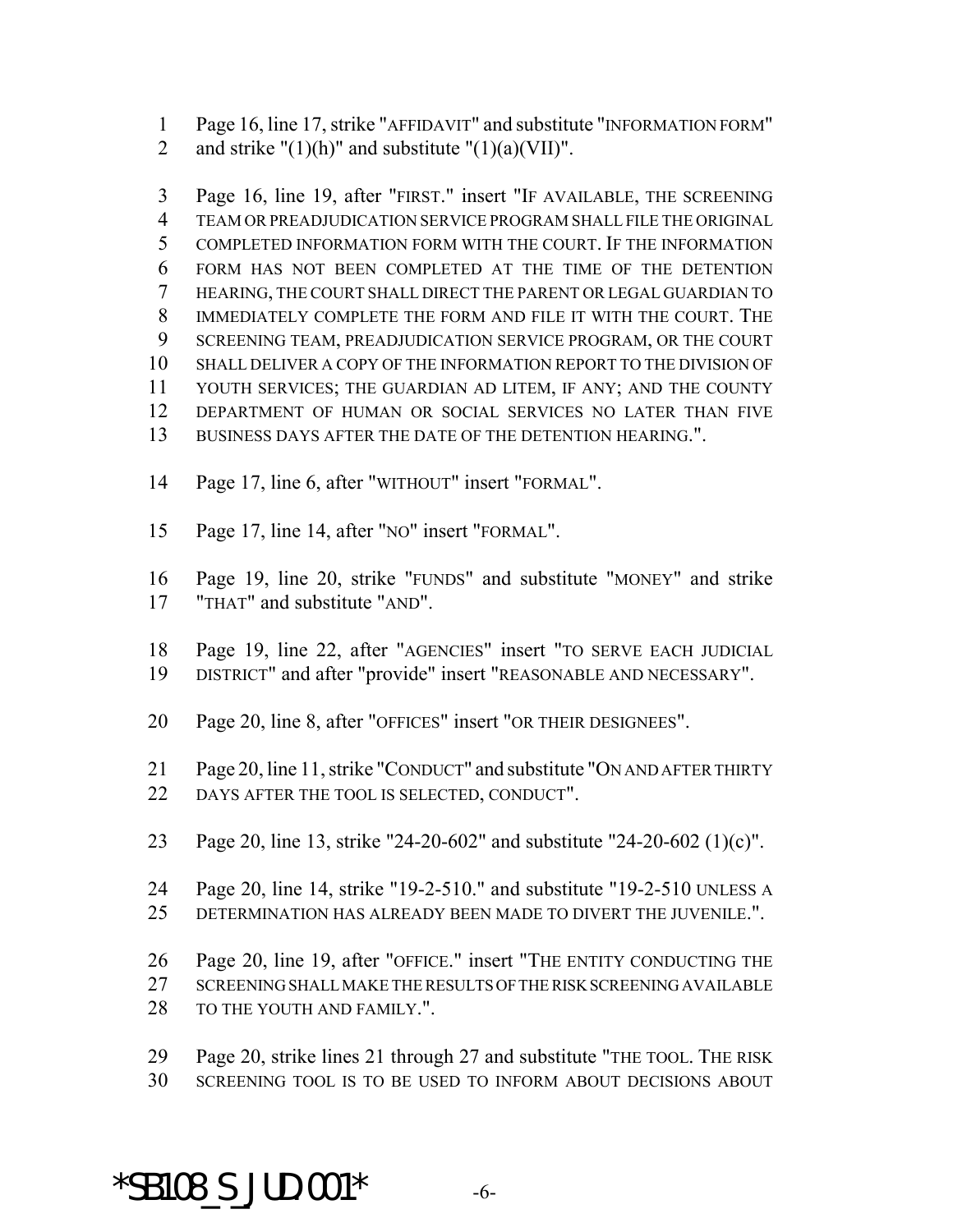DIVERSION.THE RISK SCREENING TOOL AND ANY INFORMATION OBTAINED FROM A JUVENILE IN THE COURSE OF ANY SCREENING, INCLUDING ANY ADMISSION, CONFESSION, OR INCRIMINATING EVIDENCE, OBTAINED FROM A JUVENILE IN THE COURSE OF ANY SCREENING OR ASSESSMENT IN CONJUNCTION WITH PROCEEDINGS UNDER THIS SECTION OR MADE IN ORDER TO PARTICIPATE IN A DIVERSION OR RESTORATIVE JUSTICE PROGRAM IS NOT ADMISSIBLE INTO EVIDENCE IN ANY ADJUDICATORY HEARING IN WHICH THE JUVENILE IS ACCUSED AND IS NOT SUBJECT TO SUBPOENA OR ANY OTHER COURT PROCESS FOR USE IN ANY OTHER PROCEEDING OR FOR ANY OTHER PURPOSE.".

- Page 21, strike lines 1 and 2.
- Page 21, strike lines 11 through 13 and substitute:
- "(IV) WHAT SERVICES, IF ANY, MAY BE OFFERED TO THE JUVENILE. PROFESSIONALS INVOLVED WITH THE JUVENILE'S NEEDS, TREATMENT, AND SERVICE PLANNING, INCLUDING DISTRICT ATTORNEYS,".
- Page 21, line 15, strike "DEPARTMENT OF HUMAN SERVICES," and substitute "DEPARTMENTS OF HUMAN OR SOCIAL SERVICES,".
- Page 21, line 16, strike "TREATMENT AND".
- Page 21, lines 24 and 25, strike "DEPARTMENT OF HUMAN SERVICES;" and 20 substitute "DEPARTMENTS OF HUMAN OR SOCIAL SERVICES;".
- Page 22, line 14, strike "JUSTICE" and substitute "JUSTICE, IN COLLABORATION WITH DISTRICT ATTORNEYS OR DIVERSION PROGRAM DIRECTORS WHO ACCEPT FORMULA MONEY AND PROGRAMS PROVIDING JUVENILE DIVERSION SERVICES,".
- Page 22, line 27, strike "AND".
- Page 22, after line 27, insert:
- "(h) CHILD WELFARE INVOLVEMENT; AND".
- Reletter succeeding paragraph accordingly.
- Page 23, line 10, strike "PROVIDE" and substitute "OFFER".
- Page 25, line 7, strike "19-2-506.5" and substitute "19-2-507.5".

# $*$ SB108 S JUD.001 $*$  -7-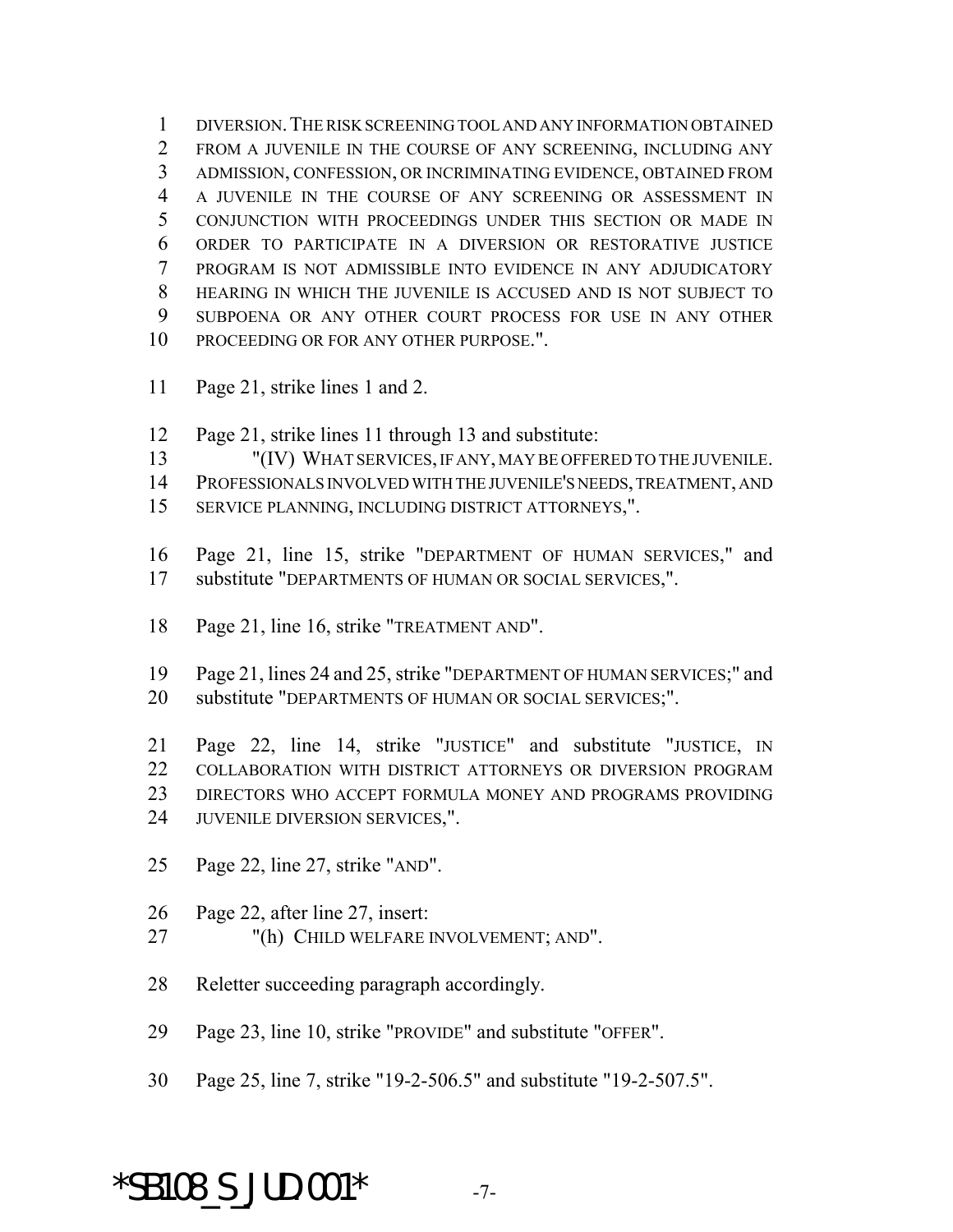- Page 25, strike lines 9 through 12 and substitute:
- "**19-2-507.5. Limitations on detention.** DETENTION IS NOT
- PERMITTED FOR THE FOLLOWING:".
- Page 25, strike lines 20 through 23.
- Reletter succeeding paragraphs accordingly.
- Page 26, line 5, strike "CONDITION." and substitute "CONDITION OR AN INTELLECTUAL AND DEVELOPMENTAL DISABILITY.".
- Page 30, line 18, strike "FORM AFFIDAVIT" and substitute "INFORMATION FORM".
- Page 31, line 5, before "**shelter**" insert "**temporary**".
- Page 31, line 12, strike "19-2-506.5," and substitute "19-2-507.5,".
- Page 34, line 7, strike "THE" and substitute "ON AND AFTER THIRTY DAYS
- AFTER THE SCREENING INSTRUMENT HAS BEEN DEVELOPED OR ADOPTED
- 14 PURSUANT TO SECTION 19-2-212, CONDUCT".
- Page 47, line 16, strike "19-2-506.5 (2)," and substitute "19-2-507.5 (2),".
- Page 49, line 24, strike "AND" and substitute "OR".
- Page 49, line 26, strike "FORM AFFIDAVIT" and substitute "INFORMATION 18 FORM" and strike " $(1)(h)$ " and substitute " $(1)(a)(VII)$ ".
- Page 50, line 3, strike "(2)" and substitute "(2), (6),".

 Page 50, strike lines 7 through 9 and substitute "health services, the court shall immediately order a mental health screening of the juvenile pursuant 22 to section  $16-11.9-102 \text{ C.R.S. }$  USING".

 Page 50, line 14, after "months." insert "BEFORE SENTENCING A JUVENILE, THE COURT SHALL ORDER A MENTAL HEALTH SCREENING, USING THE MENTAL HEALTH SCREENING TOOL SELECTED PURSUANT TO SECTION 24-20-602 (1)(b), OR MAKE A FINDING THAT THE SCREENING WOULD NOT PROVIDE INFORMATION THAT WOULD BE HELPFUL IN SENTENCING THE JUVENILE.".

# \*SB108 S JUD.001\*  $-8-$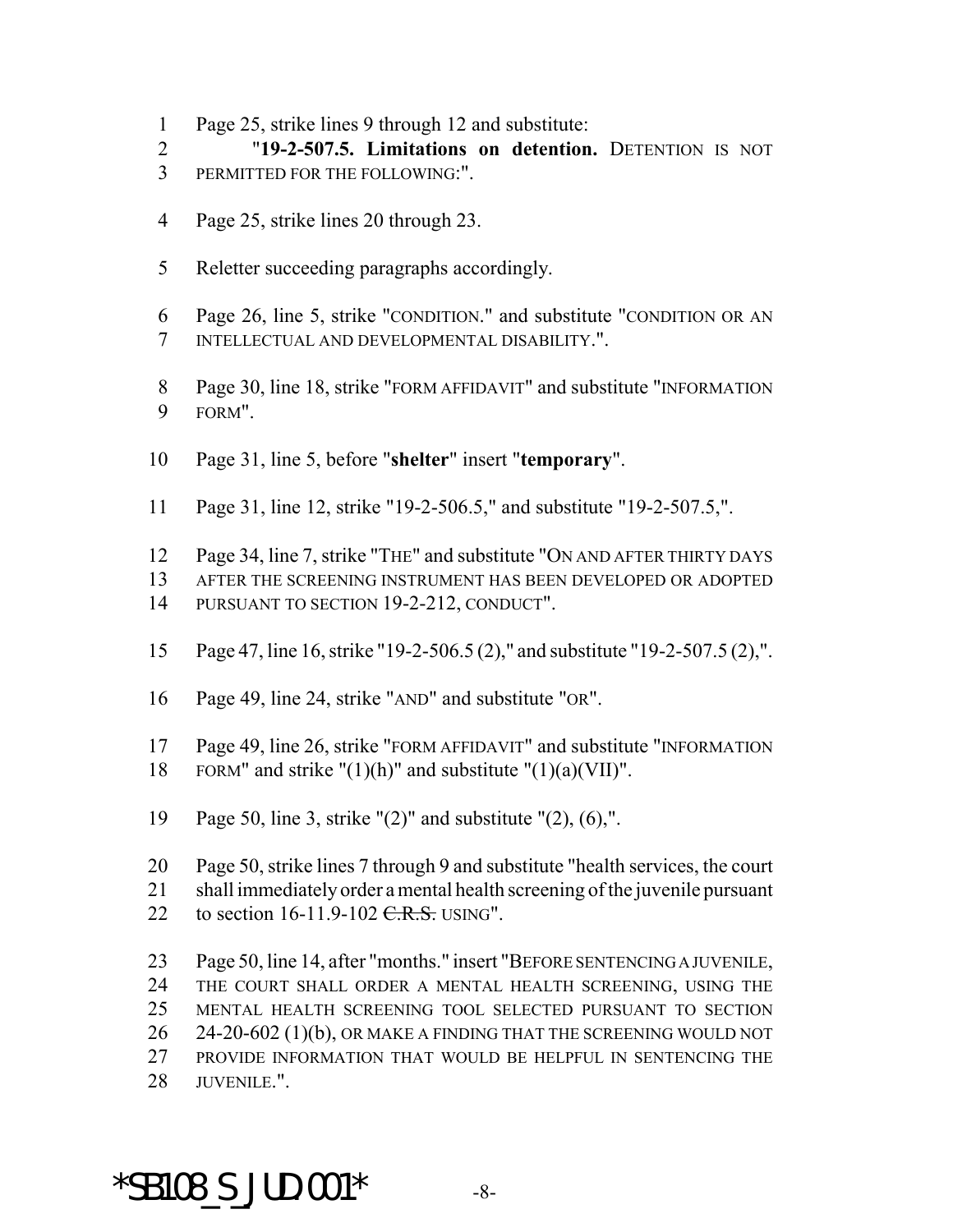Page 50, after line 18, insert:

 "(6) Evidence or treatment obtained as a result of a mental health screening or assessment ordered pursuant to this section, INCLUDING ANY INFORMATION OBTAINED FROM THE JUVENILE IN THE COURSE OF A MENTAL HEALTH SCREENING OR ASSESSMENT, shall BE USED ONLY TO DETERMINE WHAT MENTAL HEALTH TREATMENT, IF ANY, TO PROVIDE TO THE JUVENILE, AND WHETHER THE JUVENILE JUSTICE OR ANOTHER SERVICE SYSTEM IS MOST APPROPRIATE TO PROVIDE THIS TREATMENT, AND MUST NOT BE USED FOR ANY OTHER PURPOSE. THE MENTAL HEALTH SCREENING OR ASSESSMENT AND ANY INFORMATION OBTAINED IN THE COURSE OF THE MENTAL HEALTH SCREENING OR ASSESSMENT IS NOT SUBJECT TO SUBPOENA OR ANY OTHER COURT PROCESS FOR USE IN ANY OTHER COURT 13 PROCEEDING AND IS not be admissible on the issues raised by a plea of not guilty unless the juvenile places his or her mental health at issue. If the juvenile places his or her mental health at issue, then either party may introduce evidence obtained as a result of a mental health screening or assessment. THE COURT SHALL KEEP ANY MENTAL HEALTH SCREENING OR ASSESSMENT IN THE COURT FILE UNDER SEAL.".

 Page 50, line 22, strike "APPROPRIATE" and substitute "THE LEAST RESTRICTIVE AND MOST APPROPRIATE".

 Page 51, strike line 13 and substitute "NEEDS ADOPTED BY THE JUVENILE 22 JUSTICE REFORM COMMITTEE PURSUANT TO SECTION 24-20-602 (1)(b).".

Page 55, line 18, after "ASSESSMENT" insert "ADOPTED BY THE JUVENILE

JUSTICE REFORM COMMITTEE PURSUANT TO SECTION 24-20-602 (1)(b)"

and strike "IDENTIFY" and substitute "INFORM THE COURT OF".

Page 57, strike lines 11 through 20 and substitute:

 "(5) WHENEVER A PROBATION OFFICE HAS REASONABLE CAUSE TO BELIEVE THAT A JUVENILE HAS COMMITTED A VIOLATION OF THE TERMS AND CONDITIONS OF PROBATION AND THAT GRADUATED RESPONSES DEVELOPED PURSUANT TO SUBSECTION (4) OF THIS SECTION HAVE PREVIOUSLY BEEN APPLIED OR WHEN THE NATURE OF THE VIOLATION POSES A SUBSTANTIAL RISK OF SERIOUS HARM TO OTHERS, THE PROBATION OFFICER, FOLLOWING THE APPROVAL OF HIS OR HER CHIEF PROBATION OFFICER OR THE CHIEF'S DESIGNEE, SHALL PETITION THE COURT FOR REVOCATION AND SHALL FILE WRITTEN INFORMATION WITH THE COURT CONCERNING THE JUVENILE'S VIOLATION BEHAVIOR HISTORY AND THE RESPONSES APPLIED PURSUANT TO THE GRADUATED RESPONSE SYSTEM

 $*$ SB108 S JUD.001 $*$  -9-